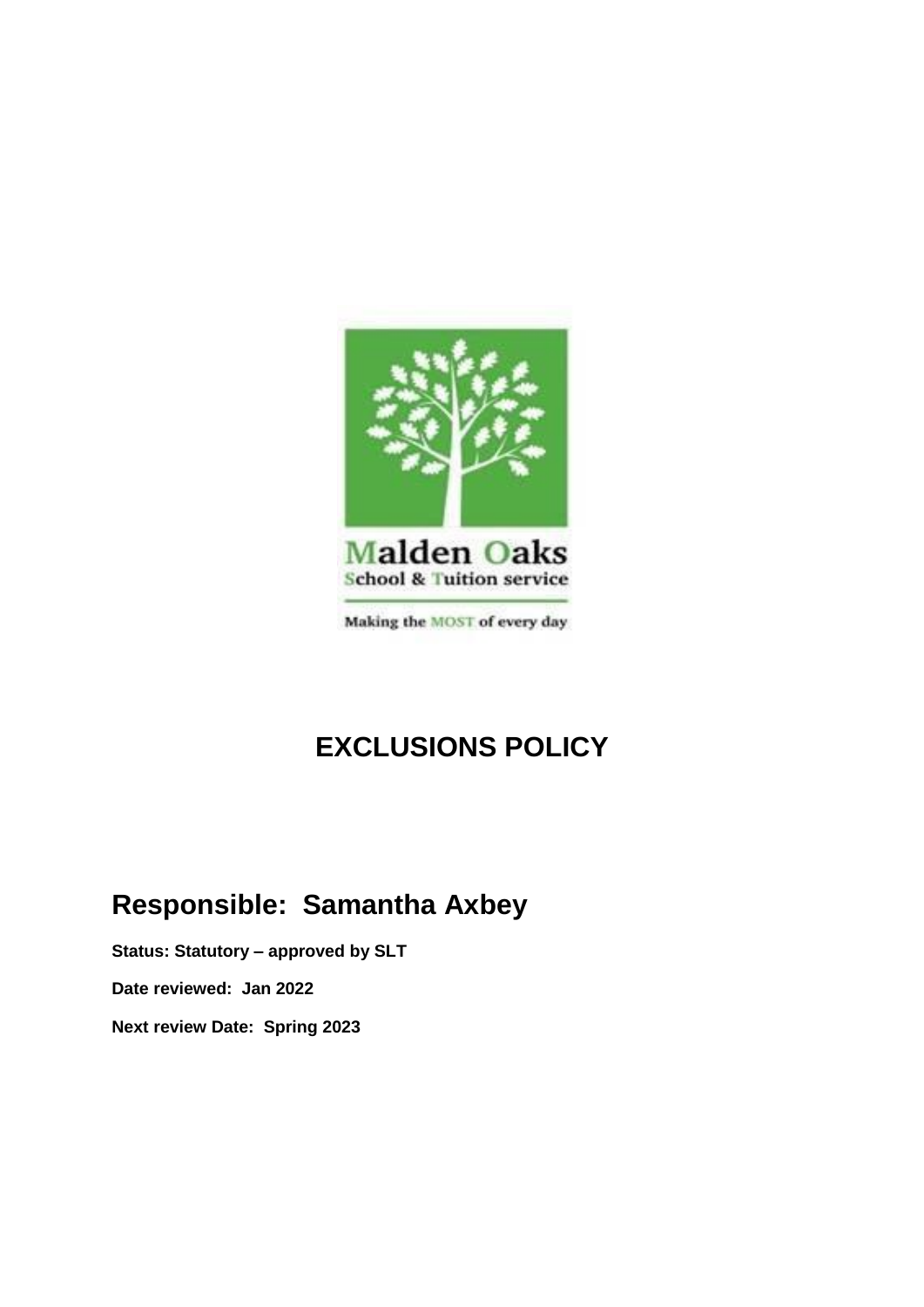# **Contents**

- 1. [Statement of intent](#page-1-0)
- 2. Malden Oaks Ethos
- 3. Appendix 1 Legal Framework

# <span id="page-1-0"></span>● **Statement of intent**

Malden Oaks does not believe excluding its students is in their best interests.

At Malden Oaks, we understand that a safe, calm and purposeful learning environment is essential for promoting a high quality education. Unconditional care and respect underpin everything that we do. We see behaviour as a form of communication and hold the following values at the core of our practise and at the forefront of our minds when considering a student's behaviour:

# ● **Growth Mindset**

We have no fixed ideas about student potential Every day is a fresh start We have high expectations of all of our students

#### ● **Learning from example**

We model communication behaviour for the students

# ● **Language matters**

We talk about what students can do.

We focus on needs and we avoid judgemental language.

We describe the behaviour and not the student.

For example, we talk about students being unable to engage in a lesson rather than refusing to engage in a lesson.

We talk about students experiencing difficulty doing XYZ rather than choosing not to We talk about the behaviours we see rather than passing judgement on a student's character

# **● The 4 As Programme**

We give students frequent exposure to the following opportunities in order to build resilience and positive learning behaviours:

**Altruism**- helping others

**Autonomy**- feeling in control of our own choices

**Achievement**- feeling a sense of satisfaction at having overcome a challenge or succeeding at something

**Attachment-** feeling like you belong to a group

#### ● **Awards not Rewards**

Awards are made after the event.

They are given to recognise and celebrate success and achievement.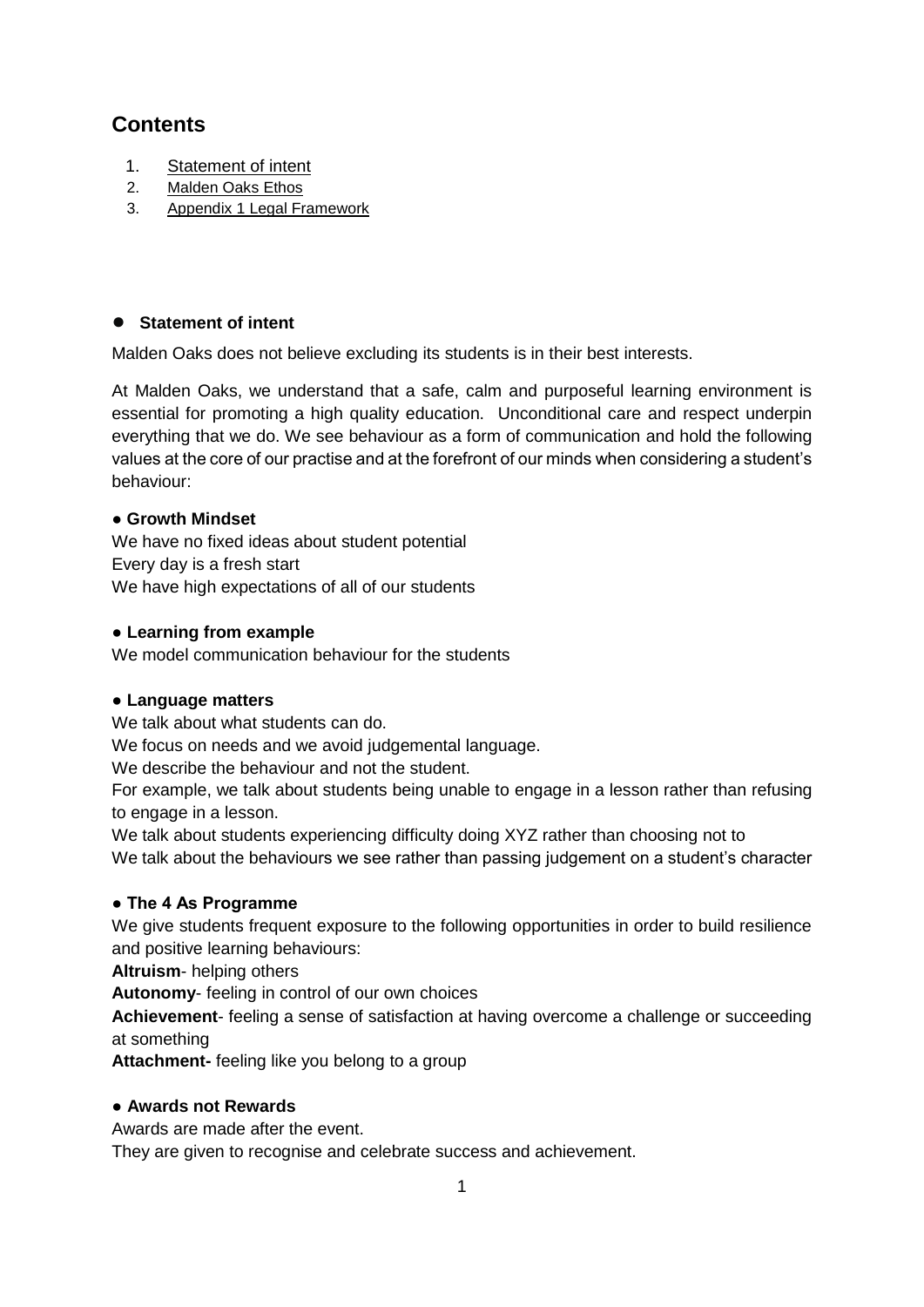#### **● Unwanted behaviour happens when students have unmet needs**

Our approach to all incidents or ongoing concerns is to examine the underlying needs of the student and to explore all possible options to better meet these needs

We want students to leave us at the end of their placement able to make the right choices and to take responsibility for their actions. This means that they need to take charge of their own behaviour, not rely on externally imposed controls. We recognise and understand that everyone makes mistakes but we ensure that every day is a fresh start, with high expectations of what can be achieved on that day. We do not carry difficulties forward. We aim to establish and maintain positive relationships between all members of our community, so that there is an adult, purposeful atmosphere.

We recognise that the needs of students attending Malden Oaks may present as challenging behaviour, which we consider to be a form of communication. For this reason, we do not believe that excluding students attending Malden Oaks is right for them at this time in their educational journey. We will always seek to make alterations to our provision to ensure that the needs of the student can and are met and this might involve changes to the type of provision offered or the location of the provision. We also acknowledge that our students have often experienced a sense of rejection from other schools and we do not seek to reinforce the low self esteem they may experience as a result of this.

The most recently available national data evidences that our approach is in stark contrast to the norm for AP. The average suspension exclusion rates for alternative provision were **57.94** in 2018 and **191.09** in 2019. No AP data is available for 2020, but for special schools the rate was **7.76**. In the same period Malden Oaks' suspension rate was **2.0** in both 2018 and 2019 and has been **0** since adopting this new exclusions policy from 2020 onwards.

[The suspension exclusion rate is calculated as **the total number of suspensions, divided by the total number of pupils (x100)**. For example, in 2019 on average, an Al with 100 students, lost 191 days through suspensions over the year]

In the highly unlikely event that a suspension or exclusion was considered in the best interests of the student, the following policy will be adhered to in line with guidelines from the Department for Education and the Equalities Act 2010:

*We are mindful that the decision to exclude a student must be lawful, reasonable and fair. Schools have a statutory duty not to discriminate against students on the basis of protected characteristics, such as disability or race. Schools should give particular consideration to the fair treatment of students from groups who are vulnerable to exclusion.*

The school has created this policy to clearly define the legal responsibilities of the headteacher, Management Committee and LA when responding to student exclusions, to ensure that they are dealt with both fairly and lawfully, and in line with DfE statutory guidance.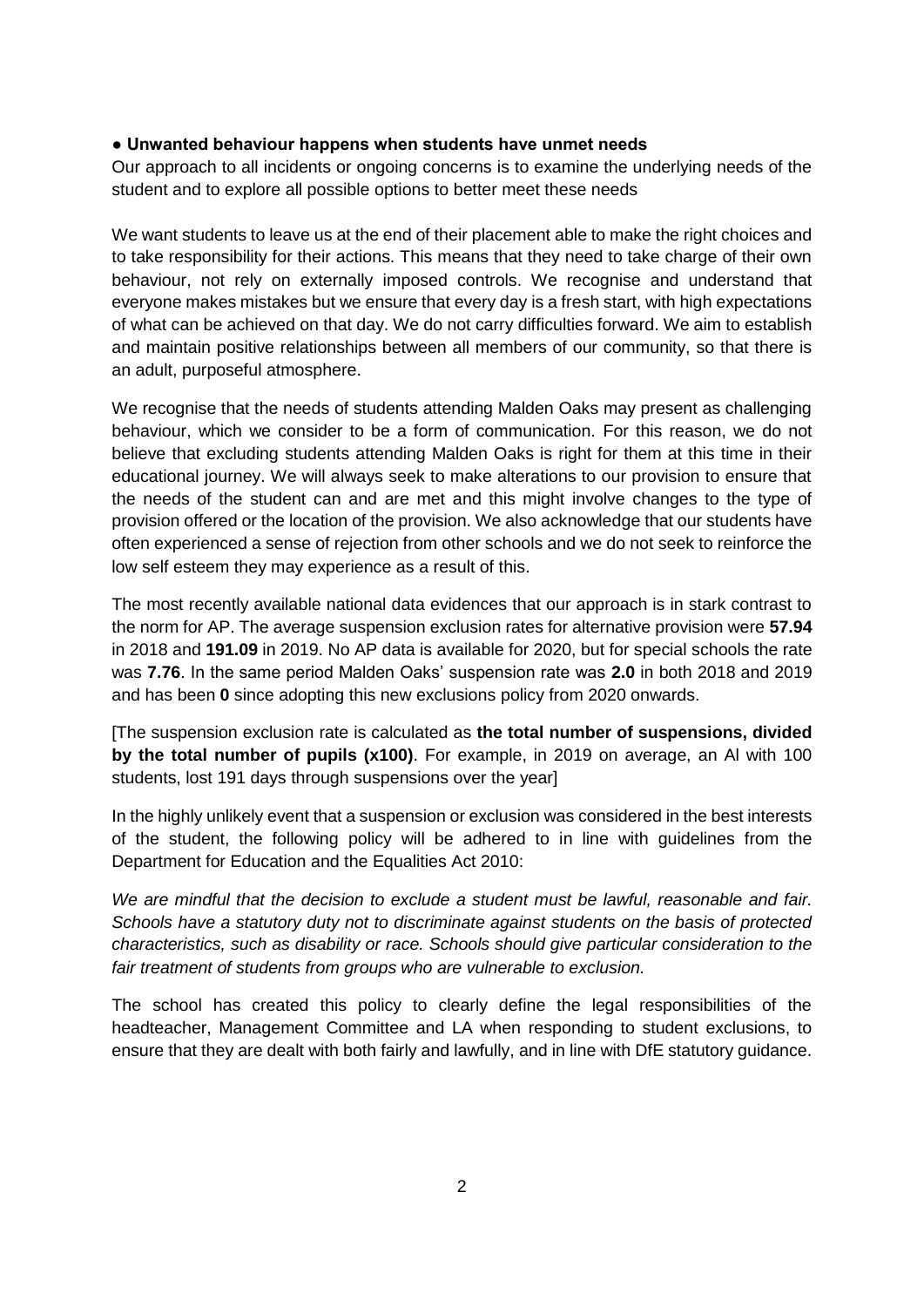# **1.Malden Oaks Ethos**

1.1 Malden Oaks views all behaviours as a communication and recognises that its students have often had traumatic experiences in their educational journey and consequently do not believe that suspending or excluding students is in their best interests.

1.2 All staff are attachment aware and trauma informed and receive regular training to best meet the needs of their students.

1.3 Students are provided with personalised timetables, playing to their strengths, interests and aspirations. At KS3 Surbiton, students are placed with one key teacher to encourage positive relationship building with adults and peers over the course of the day. They are taught in small groups (no more than 5) to build a sense of belonging and consistency. At KS4 DC & 6Oaks, students are placed in a small tutor group (no more than 8). Their tutor will build a positive relationship with them and will model positive interactions. This is achieved through the daily tutor time and, for year 11, the weekly 1:1 mentoring sessions. The tutor will develop a thorough understanding of each student's specific strengths and needs. The academic curriculum is taught by subject specialists, again in small groups, thus enabling a deep understanding of each student's profile. Within the tuition part of our provision, students participate in 1:1 or 1:2 programmes that are designed to promote positive engagement.

1.4 Malden Oaks offers students a fresh start and the opportunity to rebuild their trust in education and the professionals included in these settings. They are encouraged to believe in themselves and what they can achieve, something they may be lacking from negative experiences over the years in their personal and/ or academic lives.

1.5 Students are encouraged to work within our vision of the 4As (Attachment, Autonomy, Altruism and Achievement) in order to understand that they are important and what they do and the choices they are able to make will positively impact their own lives and the lives of others close to them.

As detailed above, Malden Oaks seeks to consistently find alternatives to exclusions. In exceptional circumstances, if a suspension or exclusion was required, the legal framework would be followed and this can be found in Appendix 1.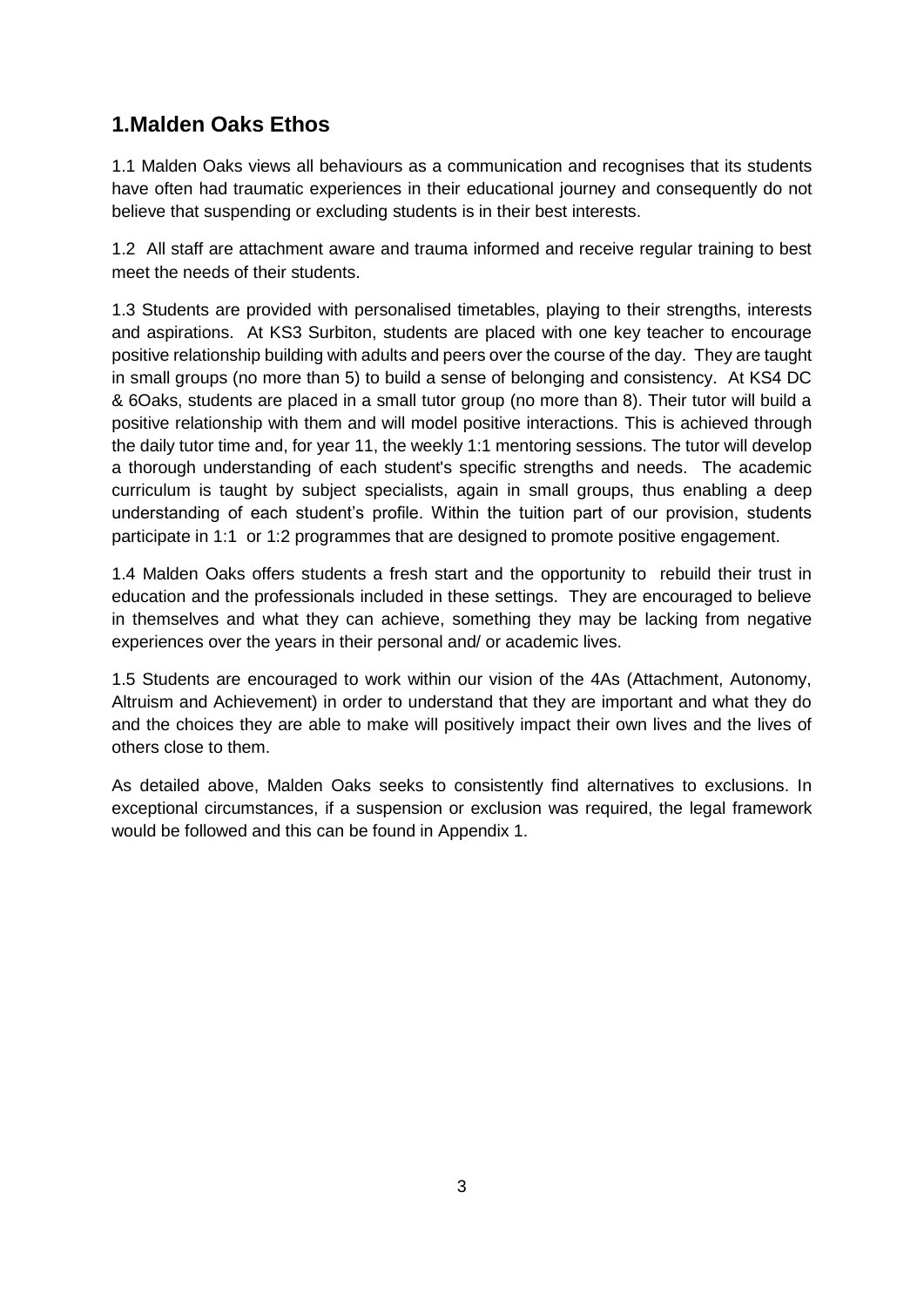# **Appendix 1**

# **Legal framework**

This policy has due regard to the related statutory legislation including, but not limited to, the following:

- The Education Act 2002
- The School Discipline (Student Exclusions and Reviews) (England) Regulations 2012
	- The Education and Inspections Act 2006
- The Education Act 1996
- The Education (Provision of Full-Time Education for Excluded Students) (England) Regulations 2007
- The European Convention on Human Rights (ECHR)
- The Equality Act 2010

This policy also has due regard to statutory and non-statutory guidance, including, but not limited to, the following:

- DfE (2017) 'Exclusion from maintained schools, academies and student referral units in England'
- DfE (2016) 'Behaviour and discipline in schools'
- DfE (2015) 'Special educational needs and disability code of practice: 0 to 25 years'
- DfE (2018) 'Mental health and behaviour in schools'

This policy will be implemented in conjunction with the following school policies and procedures:

- Behaviour and Anti-Bullying Policy
- Behaviour Principles
- Special Educational Needs and Disability (SEND) Report
- Safeguarding Children in Education in Policy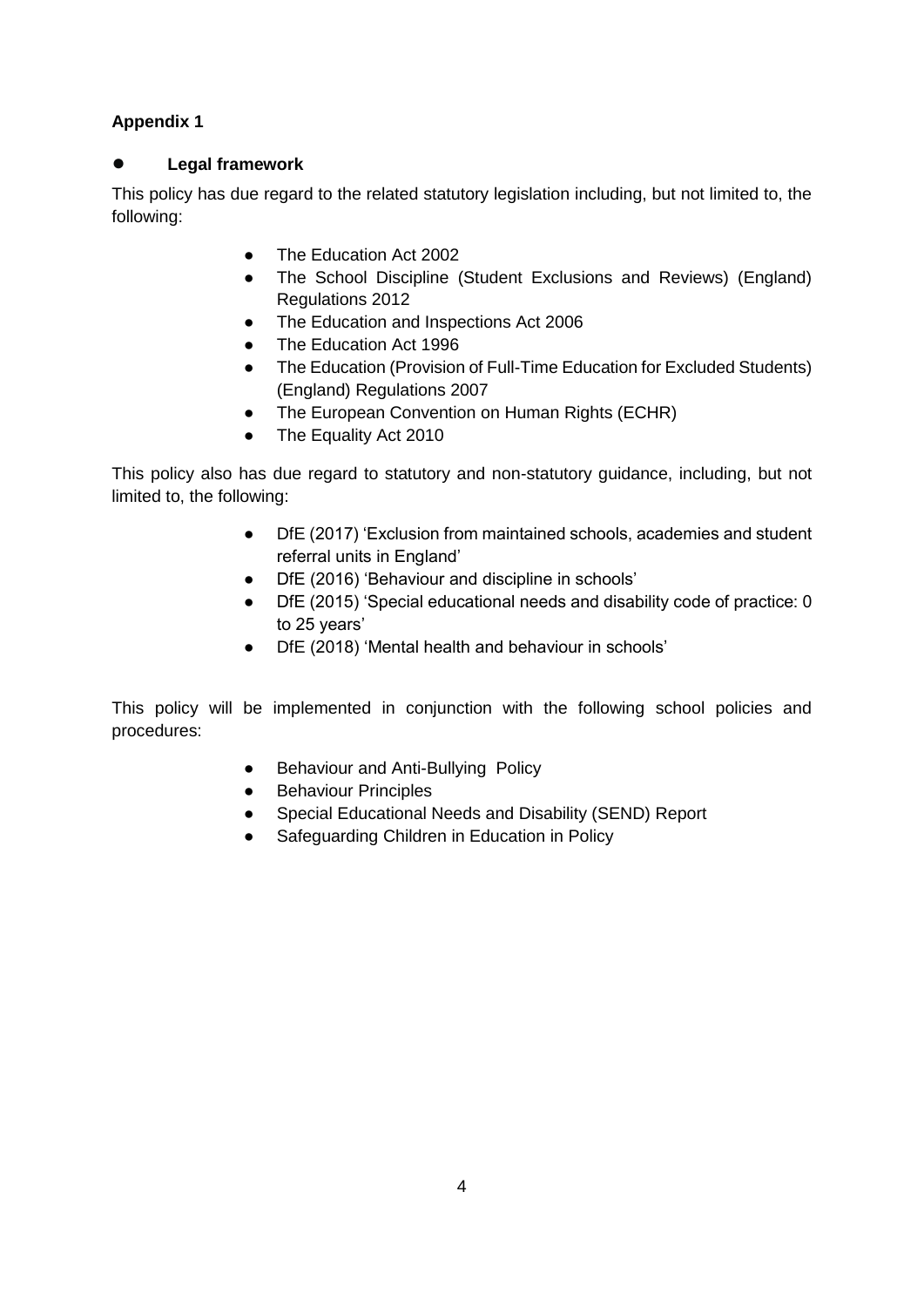# **Temporary procedures due to covid as advised on gov.uk**

All suspensions and permanent exclusions occurring between 25 September 2021 and 24 March 2022 (inclusive of those dates) are subject to temporary arrangements with regards to the use of remote access technology (for example, videoconferencing or telephone conferencing software) for meetings of governing boards or independent review panels. This is a contingency measure should there be any further public health restrictions to limit the spread of COVID-19 that might make it difficult for meetings to be held in person within the normal statutory timescales.

Governing boards and independent review panels (IRPs) who have a duty to meet to discuss a suspension or permanent exclusion that occurs between 25 September 2021 and 24 March 2022 (inclusive), must ensure that any such meeting takes place within the normal statutory timescales described in the statutory guidance Suspensions and permanent exclusions from [maintained schools, academies and pupil referral units in England.](https://www.gov.uk/government/publications/school-exclusion)

If the deadlines are missed because of COVID-19, the meeting must be held as soon as it becomes reasonably practicable to meet either in person or via remote access (respecting the conditions for such a meeting).

If the deadlines are missed because of COVID-19, the meeting must be held as soon as it becomes reasonably practicable to meet either in person or via remote access (respecting the conditions for such a meeting).

Governing boards and IRPs should:

- facilitate remote access meetings where it is not reasonably practicable to meet in person
- consider the [actions for schools during the coronavirus \(COVID-19\) outbreak](https://www.gov.uk/government/publications/actions-for-schools-during-the-coronavirus-outbreak)

A permanent exclusion should be taken as having 'occurred' on the first day of the permanent exclusion.

Any permanent exclusion covered by these arrangements will continue to be subject to them until the procedures for scrutiny of the permanent exclusion have been exhausted.

For any suspension or permanent exclusion that occurred between 25 September 2020 and 24 September 2021, the above also applies.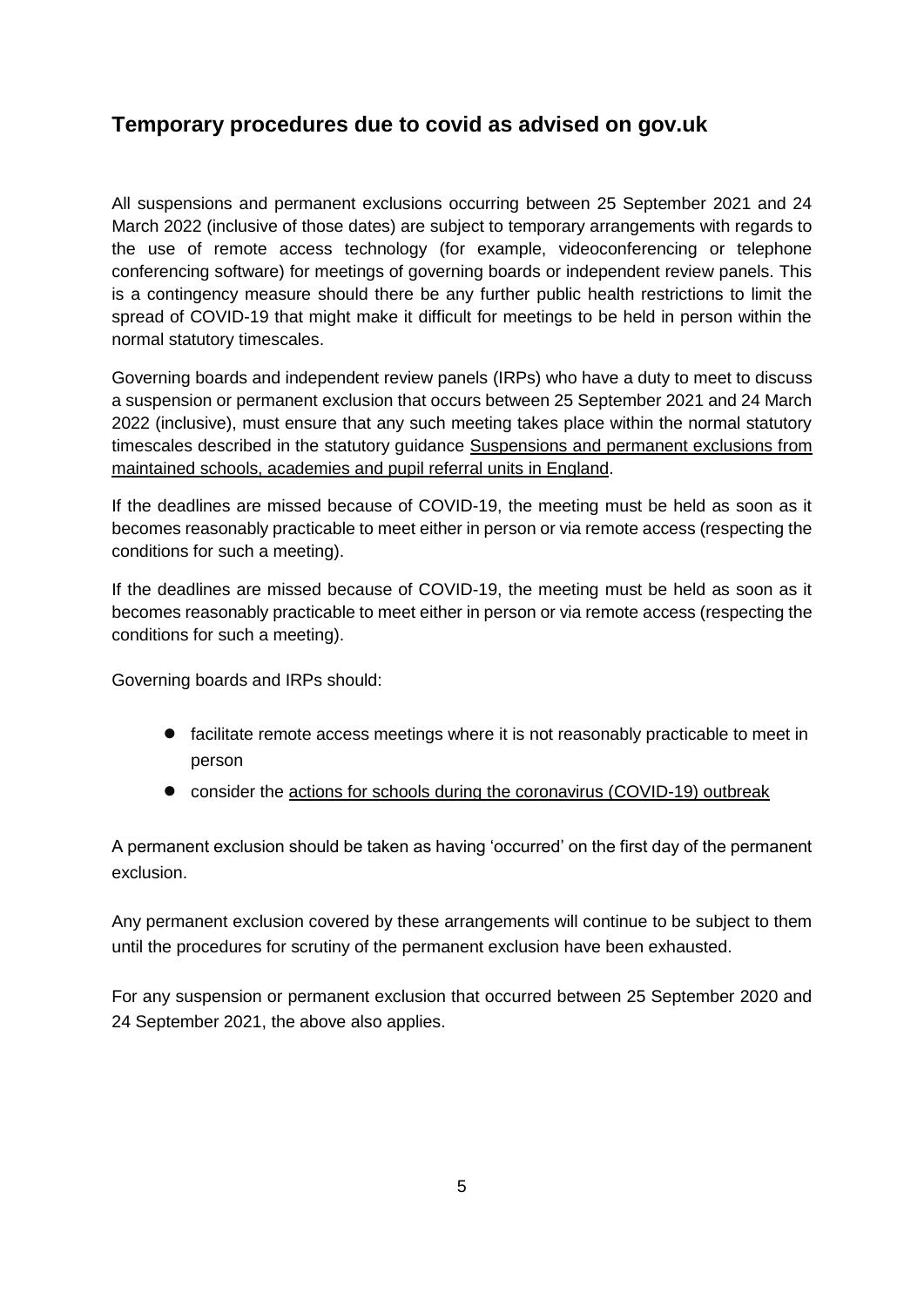#### **Conducting remote meetings**

For suspensions and permanent exclusions occurring between 25 September 2021 and 24 March 2022 (inclusive of those dates), meetings of governing boards or IRPs should be held via remote access if:

- it is not reasonably practicable for the meeting to take place in person, within the usual timescales, due to COVID-19 and the governing board, or arranging authority for IRPs, is satisfied that:
	- all the participants agree to the use of remote access
	- all the participants have access to the technology which will allow them to hear and speak throughout the meeting, and to see and be seen, if a live video link is used
	- all the participants will be able to put across their point of view or fulfil their function
	- the meeting can be held fairly and transparently via remote access

The governing board, or arranging authority for IRPs, is responsible for ensuring that these conditions are met before a meeting takes place.

Those who have no intention of taking part in the meeting should not be treated as 'participants' for the purposes of the conditions.

When determining if it is practicable to meet in person, the governing board or arranging authority should assess:

- the facts of the case
- the circumstances in which a meeting in person could be expected to take place
- the needs of the intended participants, as far as this is possible
- the latest public health guidance, including the [actions for schools during the](https://www.gov.uk/government/publications/actions-for-schools-during-the-coronavirus-outbreak)  [coronavirus outbreak](https://www.gov.uk/government/publications/actions-for-schools-during-the-coronavirus-outbreak)

# ○ **Arranging a remote access meeting**

The governing board or arranging authority should explain the technology they propose to use and make sure that the participants, particularly pupils and their families, know that they do not have to agree to a meeting to be held via remote access.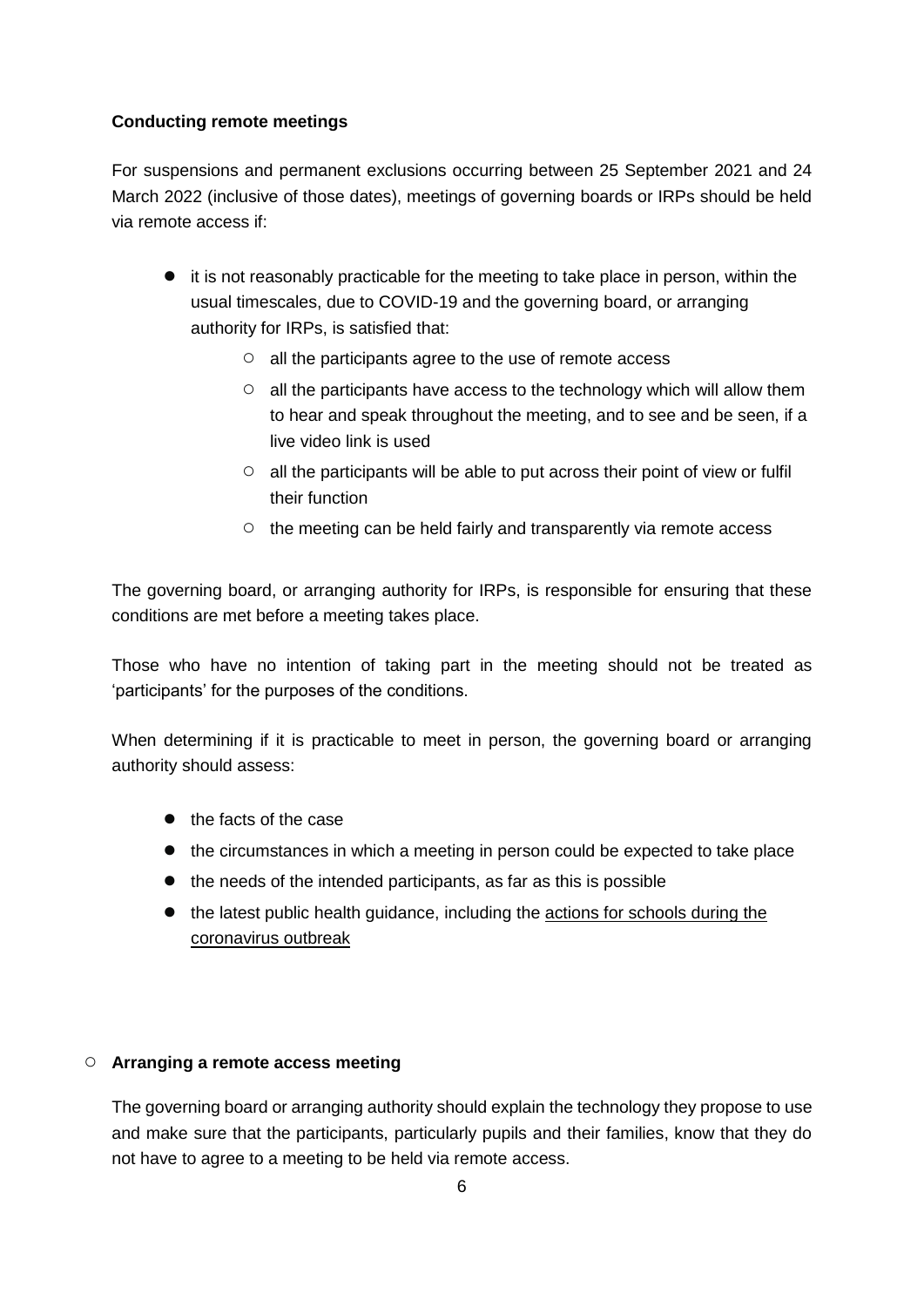Where a parent or pupil has given their agreement for a meeting to be held via remote access, the other participants should accommodate that preference except in exceptional circumstances.

Governing boards, arranging authorities and panel members must:

- comply with relevant equalities legislation
- recognise that some participants may find it difficult to participate in a remote access meeting, for example if they have a disability or if English is not their first language

The governing board or arranging authority should take reasonable steps to facilitate a parent, child or young person's access to the technology required. For example, governing boards and arranging authorities may wish to run a 'test meeting' to trial if technology that is going to be used is suitable.

If a governor, trustee, panel member or other participant requires support to access or use remote access technology, the governing board or arranging authority should facilitate this to ensure the meeting can be held promptly.

#### **Fairness and transparency**

The governing board or arranging authority must assess whether a meeting can be held fairly and transparently via remote access with reference to the facts of each case. It cannot be decided by following a general policy.

If a governing board or arranging authority is not satisfied that a meeting can be held fairly and transparently via remote access, they should consider using reasonable adjustments to overcome this. They should consult with parents and pupils to take account of their wishes.

#### **Running the meeting**

If a meeting is held via remote access, the chair must make every effort to check the participants understand the proceedings and can engage with them. This is to ensure the meeting is conducted fairly.

If, once the meeting starts, the meeting cannot proceed fairly, for example because a participant cannot access the meeting, the governing board or IRP should adjourn the meeting.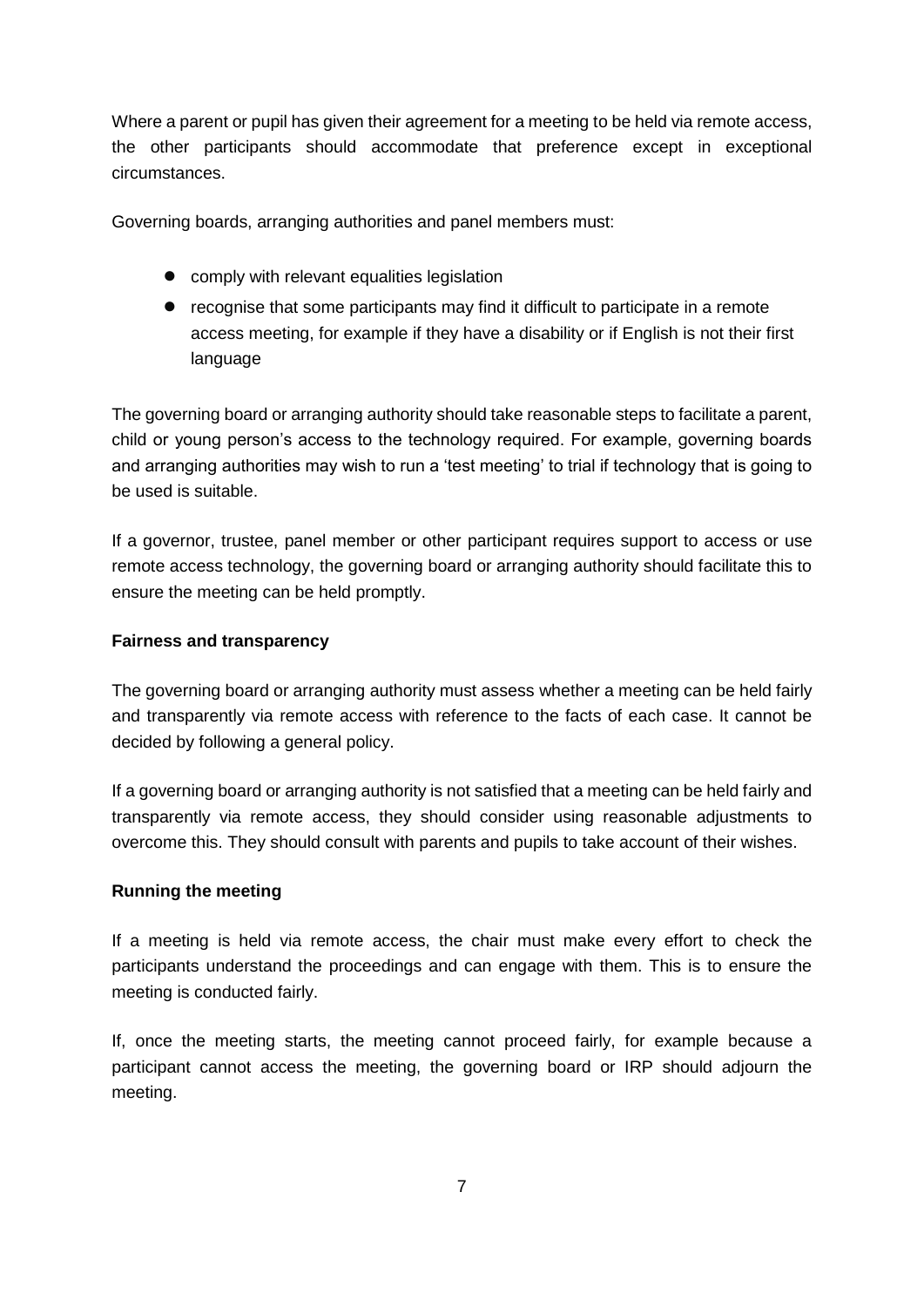The use of remote access does not alter other procedural requirements that may apply to governing boards, arranging authorities or IRPs. For example, if a parent requests the appointment of a special educational needs (SEN) expert to advise a review panel, the arranging authority must appoint one and cover the cost as normal. Parents may be joined by a friend or representative as normal.

Though governing boards and IRPs must consider written representations if they are made, the law does not allow for solely paper-based 'meetings', conducted in writing.

As long as the conditions for a remote access meeting are met, it is possible for some participants to be present in person and for others to join the meeting via remote access. All the participants must have access to technology which will allow them to hear and be heard by others throughout (and to see and be seen throughout, if a live video link is used).

To help meetings run smoothly and ensure they are accessible for participants, governing boards and IRPs must:

- provide clear instructions about how to join the meeting virtually, and distribute the relevant papers in a timely manner ahead of the meeting
- indicate a named person who participants can contact with any questions they may have beforehand
- consider holding a pre-meeting with attendees to check that the available technology is suitable, and all participants understand how to access the meeting
- ensure the chair is prepared to explain the agenda at the start and to provide clear guidance on how the meeting will be run, for example:
	- how participants should indicate they wish to speak
	- how any 'chat' functions should be used
	- $\circ$  whether there will be any breaks in proceedings
	- how participants can access advocacy services during the meeting
	- $\circ$

#### **Applications for an independent review**

The deadline for applications for an independent review has been reinstated to normal statutory timescales (15 days) in relation to permanent exclusions occurring from 25 September 2021. Applications for an independent review must be made within 15 school days from the date on which notice of the governing board's decision is given in writing to parents, or directly to the pupil if they are 18 or above.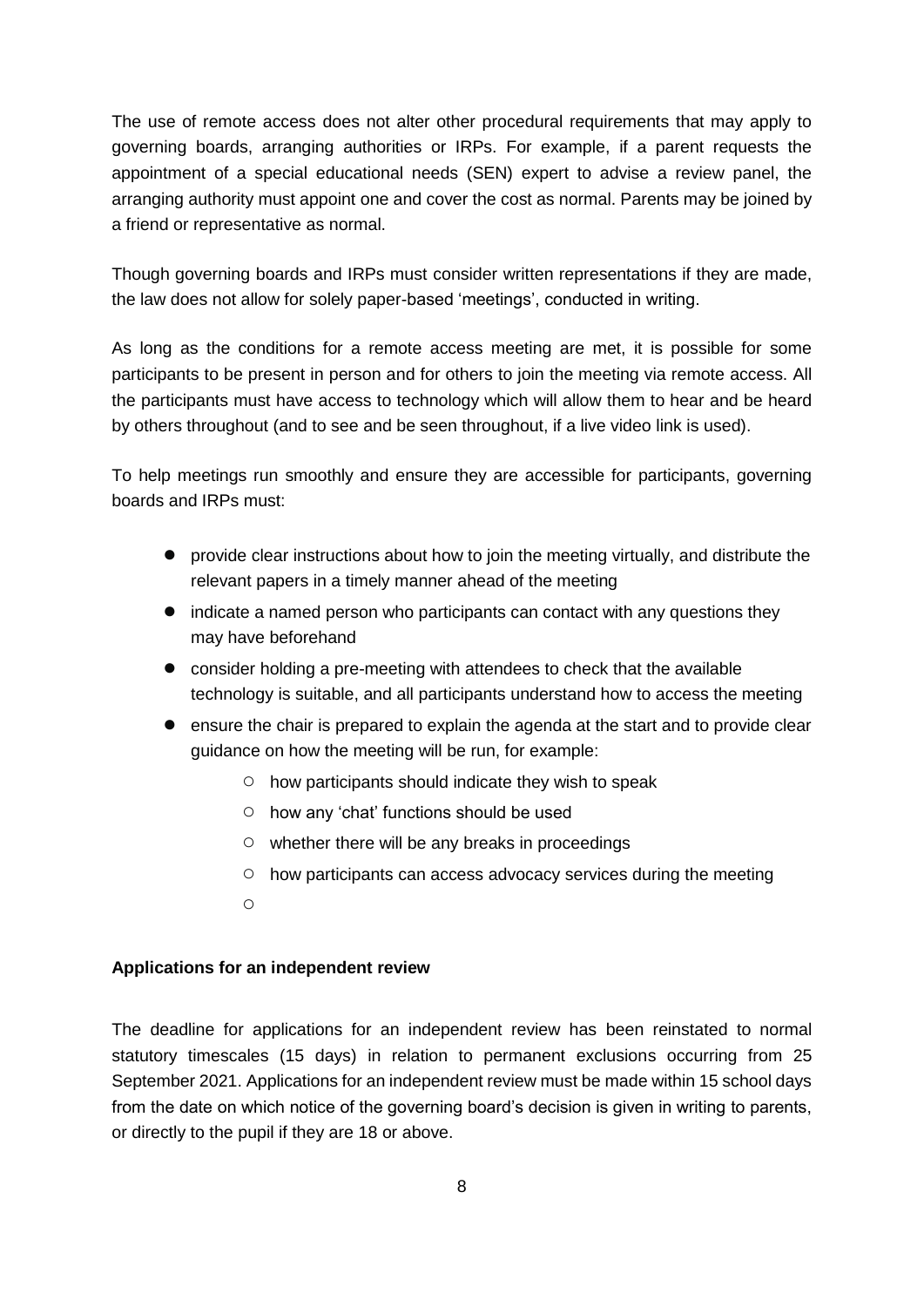Schools must allow 15 school days to pass without an application having been made before deleting the name of a permanently excluded pupil from their admissions register. This is in accordance with the Education (Pupil Registration) (England) Regulations 2006 (as amended).

The deadline for applications for an independent review in relation to permanent exclusions occurring between 25 September 2020 and 24 September 2021 remains 25 school days from the date on which notice of the governing board's decision is given in writing to parents, or directly to the pupil if they are 18 or above.

#### ● **Roles and responsibilities**

The LA is responsible for:

● Having due regard to the relevant statutory guidance when carrying out its duties in relation to the education of LAC.

The Management Committee is responsible for:

- Providing information to the Secretary of State and LA about any exclusions within the last 12 months.
- Arranging suitable full-time education for any student of compulsory school age excluded on a fixed-term basis.
- Considering parents' representations about exclusions within 15 school days of receiving notice if the appropriate requirements are met.
- Where an exclusion would result in a student missing a public examination or test, considering the exclusion before this date.
- Considering whether it would be appropriate for a student to be permitted onto the school premises to sit the public examination or test.
- Arranging the representation meeting at a time and date convenient to all parties, but in compliance with the statutory time limits.
- Adhering to its responsibilities to consider the reinstatement of students.
- Considering the interests and circumstances of the excluded student, including the circumstances in which they were excluded, and have due regard to the interests of others at the school.
- Using the civil standard of proof (based on the 'balance of probabilities', it is more than likely that the fact is true) when establishing the facts relating to an exclusion.
- Ensuring clear minutes are taken of the representation meeting.
- Noting the outcome of the representation meeting on the student's education record, along with copies of relevant papers for future reference.
- Notifying the student's parents, the headteacher and LA of its decision and the reasons for it, without delay.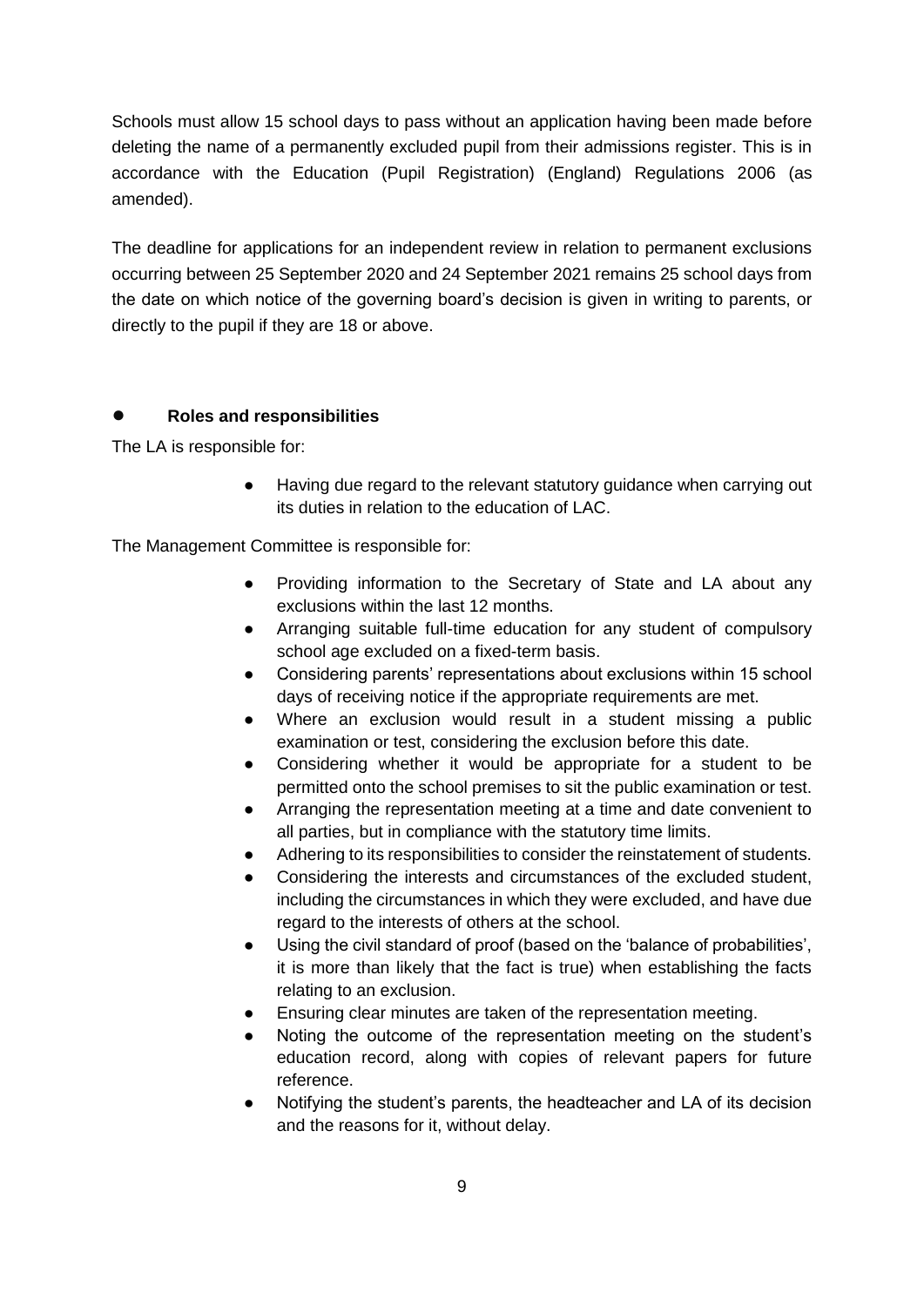- Where appropriate, informing parents of where to apply for an independent review panel.
- Informing parents of relevant sources of information.
- Reconvening within 10 school days to reconsider reinstatement of a student where directed to do so by the exclusions review panel.

The clerk to the exclusions review panel is responsible for:

- Making reasonable efforts to inform the appropriate individuals that they are entitled to:
	- − Make written representations to the panel.
	- − Attend the hearing and make oral representations to the panel.
	- − Be represented.
- Making reasonable efforts to circulate copies of relevant papers at least five school days before the review to all parties.
- Giving all parties details of those attending and their role, once the position is clear.
- Attending the review and ensuring that minutes are produced in accordance with instructions from the panel.

The headteacher is responsible for:

- Maintaining a calm, safe and purposeful environment to ensure all students can benefit from the opportunities provided by education and to minimise potential exclusions.
- Applying the civil standard of proof when establishing the facts in relation to an exclusion.
- Complying with their statutory duties in relation to students with SEND when administering the exclusion process, as outlined in the Special Educational Needs and Disability (SEND) Policy.
- Considering any contributing factors that are identified after an incident of poor behaviour has occurred, e.g. if a student has suffered bereavement, bullying or has a mental health issue.
- Considering the use of a multi-agency assessment for a student who demonstrates persistent disruptive behaviour.
- Considering what extra support may be needed to identify and address the needs of individual students, particularly those with SEND, eligible for FSM, LAC and those from certain ethnic groups.
- Engaging effectively with parents in supporting the behaviour of students with additional needs.
- Withdrawing any exclusions that have not been reviewed by the Management Committee, where appropriate.
- Ensuring any decision to exclude is lawful, rational, reasonable, fair and proportionate.
- Complying with the requirements of the Equality Act 2010 when deciding whether to exclude a student.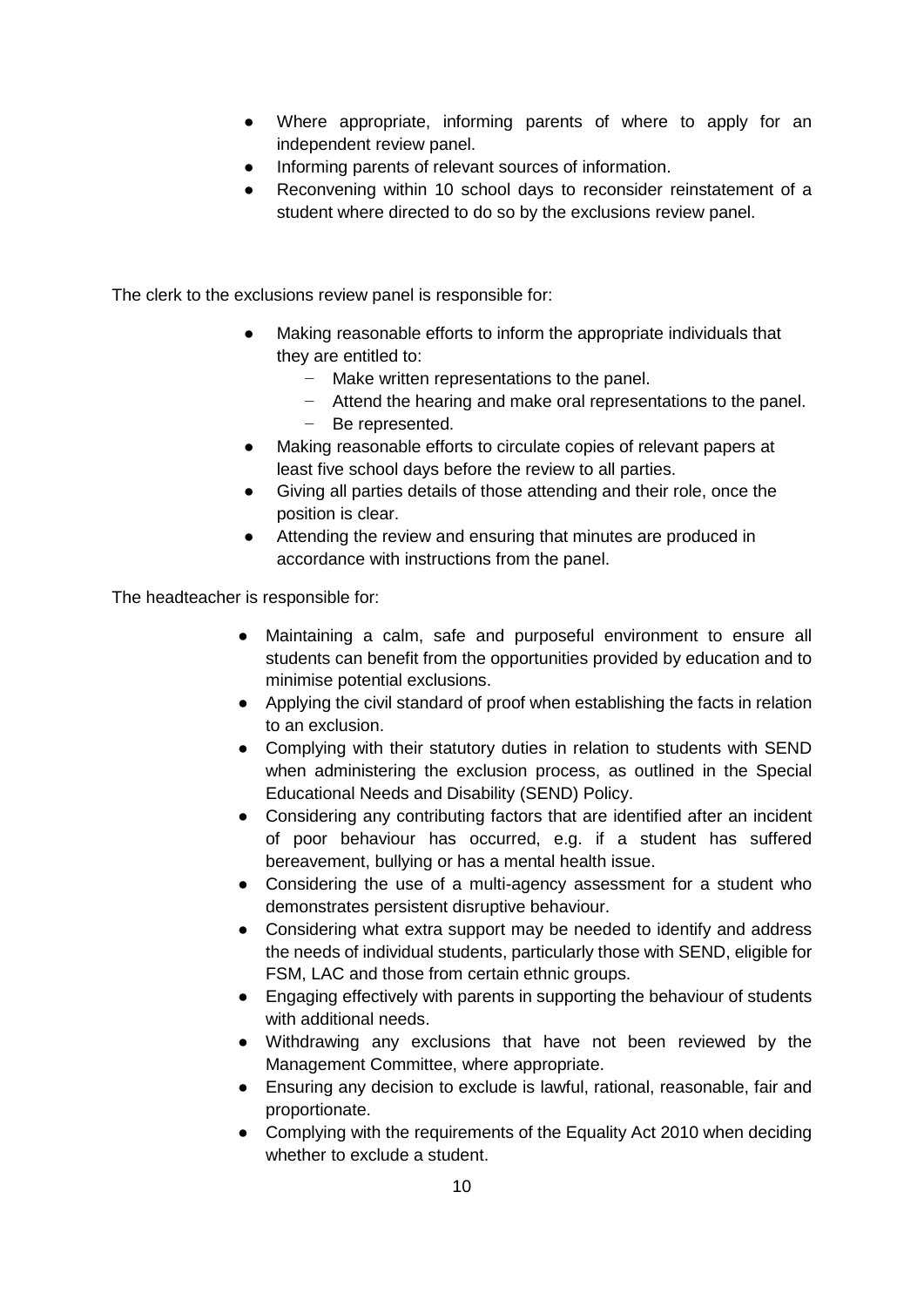- Ensuring they have considered their legal duty of care when sending a student home following an exclusion.
- Making the decision to exclude based on the evidence available at the time, regardless of any police investigation and/or criminal proceedings.
- Notifying a student's parents without delay where the decision is taken to exclude the student, including the days on which the parents must ensure the student is not present in a public place at any time during school hours, as well as any other necessary information statutorily required.
- Ensuring that all information provided to parents is clear and easily understood.
- Notifying the Management Committee and LA of their decision to exclude a student where appropriate, as well as the student's home authority if required.
- Notifying the Management Committee once per term of any exclusions not already notified.
- Organising suitable work for excluded students where alternative provision cannot be arranged.

# **Grounds for exclusion**

The school will only exclude a student where it is absolutely necessary

In all cases, the headteacher will decide which exclusion period a student will be subject to, depending on what the circumstances warrant.

# The headteacher's power to exclude

Only the headteacher has the power to exclude a student from the school, and is able to decide whether this is on a fixed-period or permanent basis. All exclusions will only be issued on disciplinary grounds.

Any decision made to exclude a student will be lawful, proportionate and fair, with respect to legislation relating directly to exclusions and the school's wider legal duties

All exclusions will be formally recorded on SIMS.

When sending a student home following any exclusion, the headteacher will ensure that they exercise their duty of care at all times and will always inform the parents.

The headteacher will apply the civil standard of proof when responding to the facts relating to an exclusion, i.e. that 'on the balance of probabilities' it is more likely than not that the facts are true.

The headteacher may withdraw any exclusion that has not already been reviewed by the Management Committee.

At all times, the headteacher will take into account their legal duties under the Equality Act 2010 and the 'Special educational needs and disability code of practice: 0 to 25 years', ensuring that they do not discriminate on any grounds, e.g. race, sex, disability, and will not increase the severity of a student's exclusion on these grounds.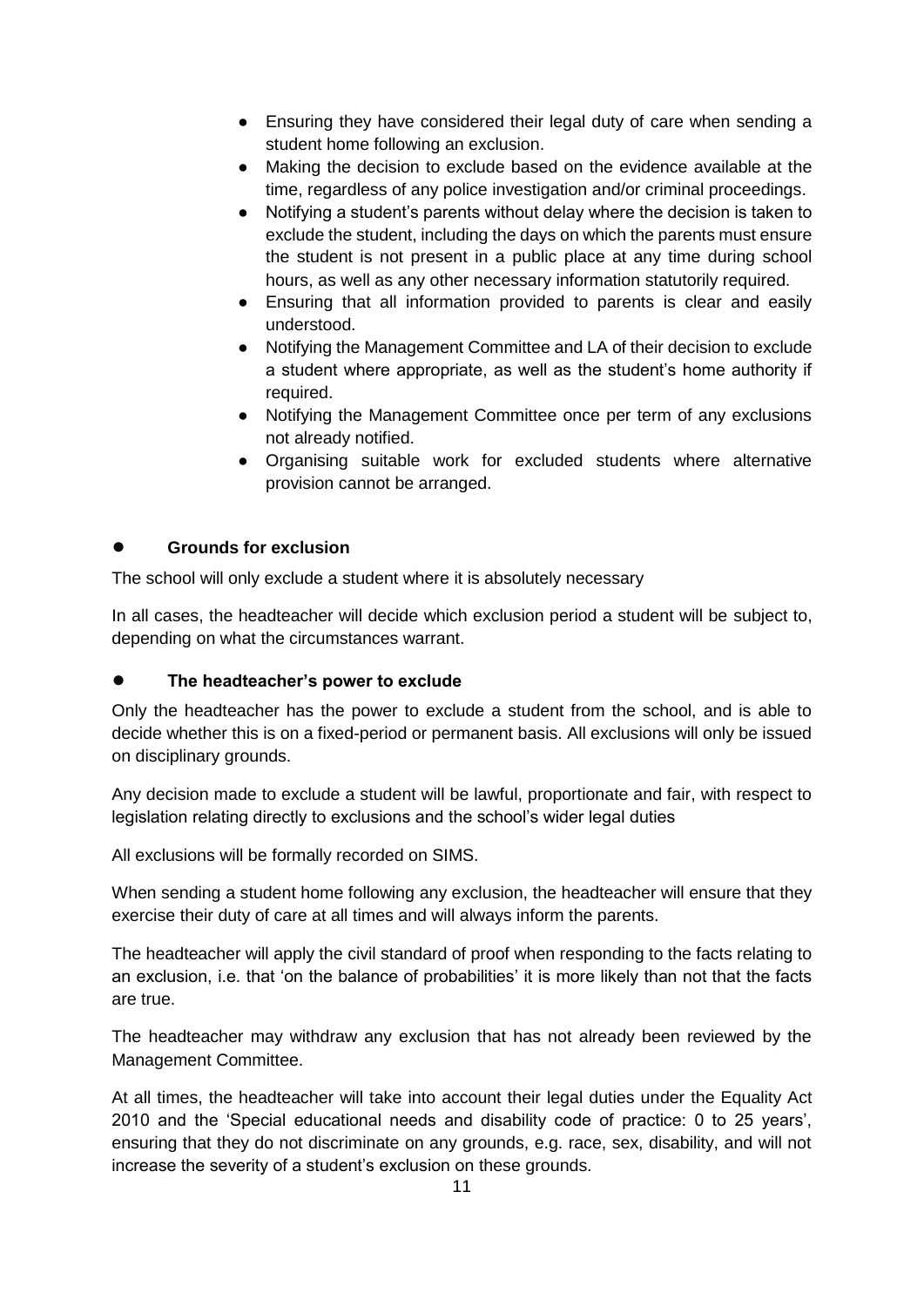The headteacher will not issue any 'informal' or 'unofficial' exclusions, such as sending a student home to 'cool-off', regardless of whether or not the parents have agreed to this.

### ● **Duty to inform parents**

Following the headteacher's decision to exclude a student, a member of SLT will immediately inform the parents, in person or by telephone, of the period of the exclusion and the reasons behind this.

The headteacher will inform the parents in writing (electronically if written permission has been received from the parents for notices to be sent this way) of the following:

- The reason(s) for the exclusion
- The length of the fixed-period exclusion
- Their right to raise any representations about the exclusion to the Management Committee, including how the student will be involved in this and how the representations will be made
- Their right to attend a meeting where there is a legal requirement for the Management Committee to consider the exclusion, and the fact that they are able to bring an accompanying individual
- Relevant sources of free, impartial information

Where the student is of compulsory school age, the headteacher will inform the parents by the end of the afternoon session that:

For the first five days of the exclusion (or until the start date of any alternative provision or the end of the exclusion where this is earlier), parents are legally required to ensure that their child is not present in a public place during school hours without justification, and that parents may receive a penalty fine if they fail to do so.

#### **Duty to inform the Management Committee and LA**

The headteacher will inform the Management Committee and LA, without delay, of the following:

- Any exclusions which would result in the student being excluded for more than five school days in a term
- Any exclusions which would result in the student being absent from a public examination.

For any exclusions, other than those above, the headteacher will notify the Management Committee and LA once per term.

All notifications to the Management Committee and LA will include the reasons for exclusion and the duration of any fixed-period exclusion.

#### ● **Considering exclusions**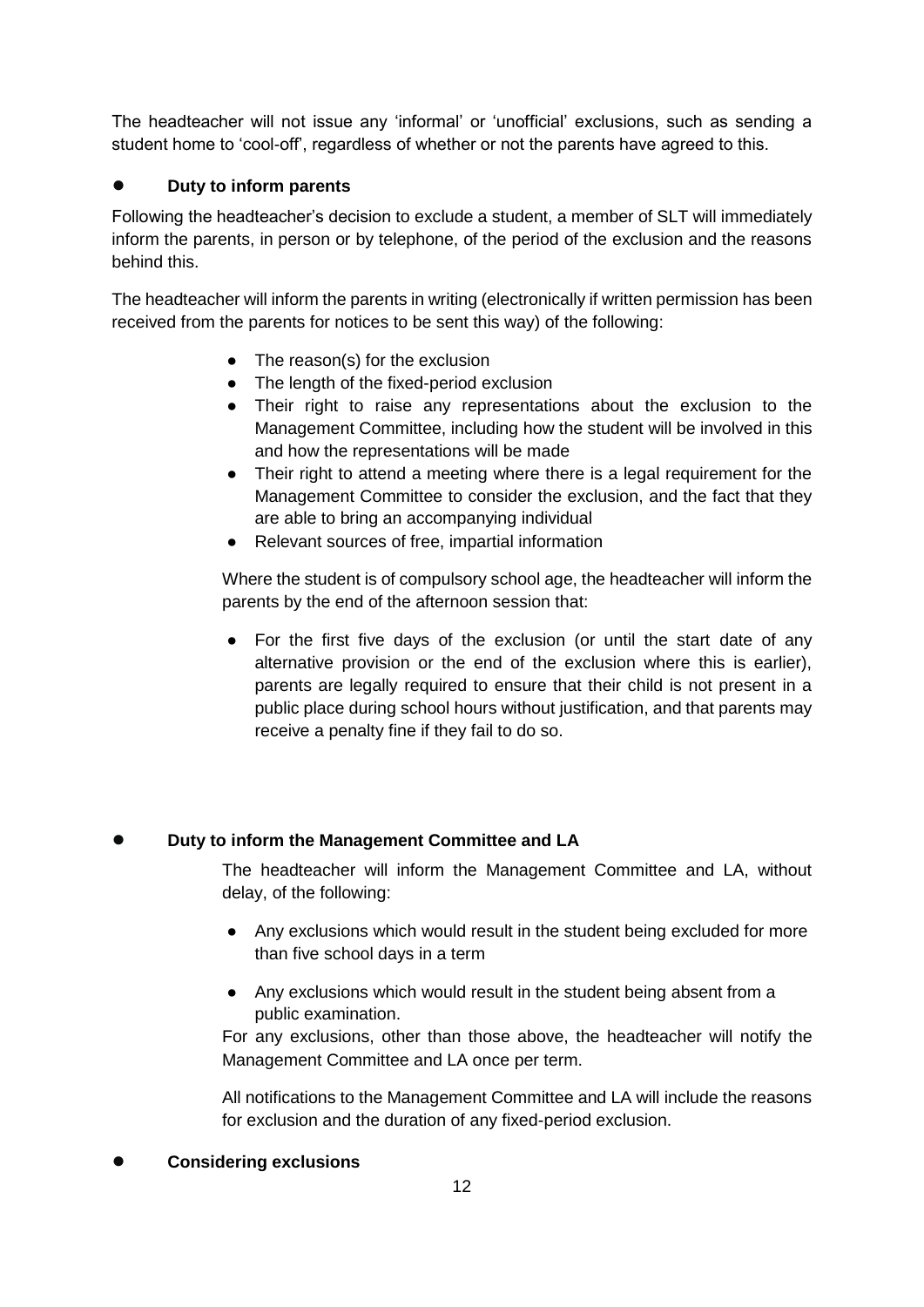The Management Committee will consider any representations made by parents in regard to exclusions.

Parents and, where requested, a friend or representative, the headteacher and a member of the LA will be invited to attend any consideration of exclusions and will be able to make representations.

Any meeting to consider reinstatement of a student will be arranged at a date and time convenient for all parties, and in compliance with any statutory time limits.

The Management Committee will consider the reinstatement of an excluded student, where:

- The exclusion is fixed-period, and would bring the student's total number of excluded school days to more than 15 in any given term.
- The exclusion would result in the student missing a public examination.

In the case of a fixed-period exclusion where the student's total number of excluded days is more than five but less than 15 school days within a term, if requested by the parents, the Management Committee will consider exclusions within 50 school days of receiving notification.

In the case of a fixed period exclusion, where the student's total number of excluded school days does not amount to more than five, in the absence of any such representations, the Management Committee is not required to meet and cannot direct the reinstatement of the student.

Where exclusion would result in a student missing a public examination, the Management Committee will consider the exclusion before the test to decide whether the student should be reinstated in time to take the examination.

If it is not practicable for a sufficient number of Management Committee to consider the decision before the examination, the chair of Management Committee will consider the exclusion alone and decide whether or not to reinstate the student.

In light of the above, the Management Committee will also consider whether it would be appropriate to allow the excluded student to enter the premises to take the examination.

When considering the reinstatement of an excluded student, the Management Committee will:

- Only discuss the exclusion with the parties present at the meeting.
- Ask for any written evidence prior to the meeting.
- Circulate any written evidence and information to all parties, at least five school days in advance of the meeting.
- Allow students and parents to be accompanied by a person of their choice at the meeting.
- Consider what reasonable adjustments need to be made to support the attendance and contribution of parties at the meeting.
- Identify the steps needed to enable and encourage the excluded student to attend the meeting and speak on their behalf, or how they may contribute personal views by other means if attendance is not possible.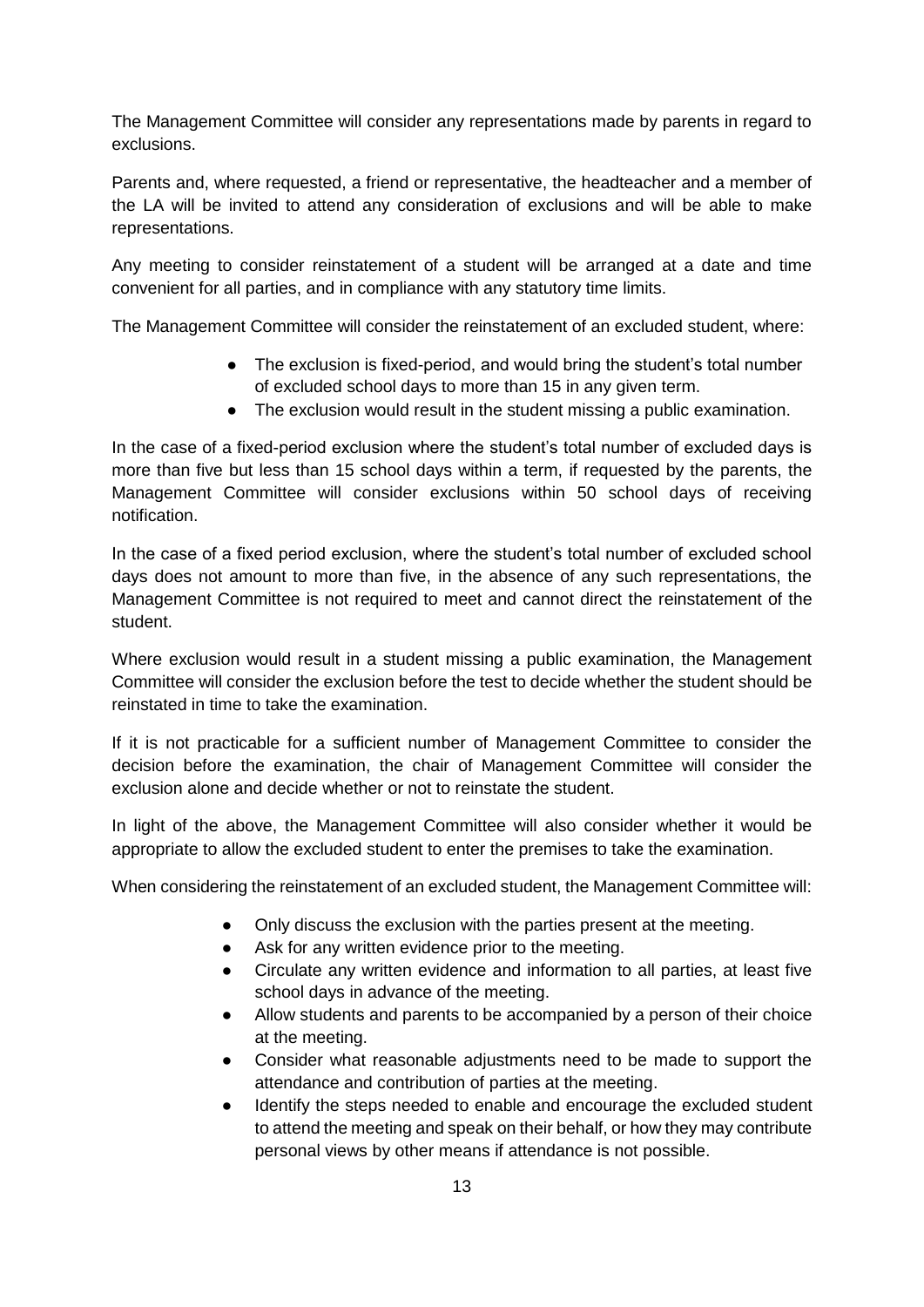- Consider the interests and circumstances of the excluded student, including the grounds for exclusion.
- **Reaching a decision**
	- After considering exclusions, the Management Committee will either:
	- Decline to reinstate the student.
	- Direct the reinstatement of the student immediately, or on a specified date.

If reinstatement would make no practical difference, e.g. if the student has already returned to school following a fixed-period exclusion or the parents make clear they do not want their child reinstated, the Management Committee will still consider whether the student should be officially reinstated, and whether the headteacher's decision to exclude the student was fair, lawful and proportionate, based on the evidence presented.

The Management Committee will apply the civil standard of proof when responding to the facts relating to an exclusion, it is more likely than not that the facts are true.

To reach a decision, the Management Committee will:

- Identify the steps they intend to take to ensure that all parties involved will have the opportunity to participate and present their views.
- Ensure that minutes are taken of the meeting as a record of the evidence that was considered.
- Ask all parties to withdraw from the meeting before concluding their decision.
- Consider whether the exclusion of the student was lawful, proportionate and fair, taking into account the headteacher's legal duties and any evidence that was presented to the Management Committee in relation to the decision to exclude.
- Record the outcome of the decision on the student's educational records, along with copies, which will be kept for at least six months.
- Make a note of their findings, where they have considered an exclusion but cannot reinstate the student.

# **Notification of considered exclusions**

The Management Committee will notify the parents of the excluded student, the headteacher and the LA of their decision following the consideration of an exclusion, in writing and without delay.

The Management Committee will also notify parents that, if they believe an exclusion has been issued as a result of discrimination, then they are required to make a claim under the Equality Act 2010 to the First-tier Tribunal (SEND), and that this should be within six months of when the discrimination allegedly took place.